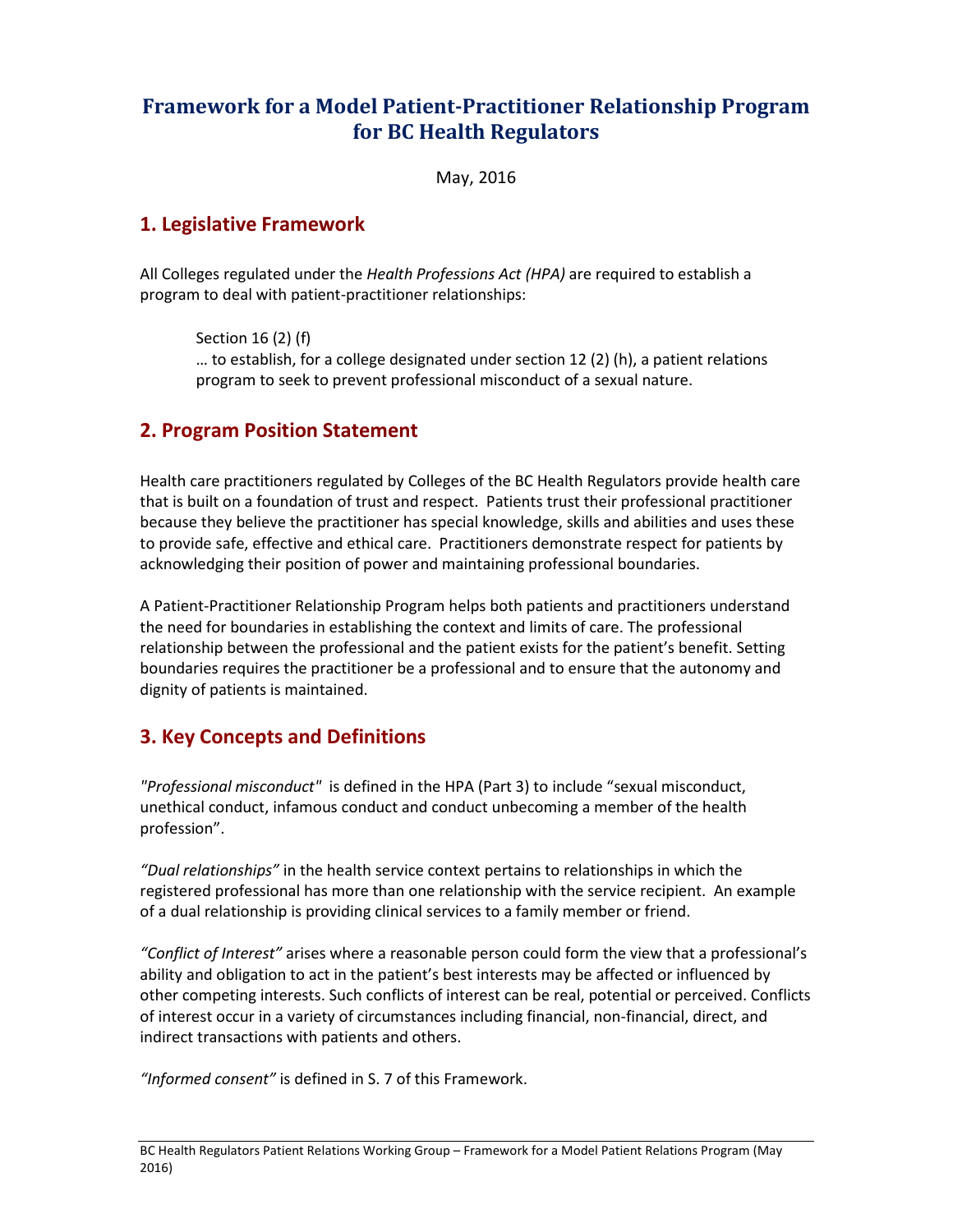## **4. Principles for the Patient-Practitioner Relationship Program**

- a) Each program is developed in the context of the type of health care and the health care environment in which it is provided.
- b) Each program must establish appropriate professional boundaries between the registrant and the patient, ensuring that: (i) the patient is able to provide full, free and informed consent; (ii) patient autonomy is maintained at all times; and (iii) the practitioner provides objective care to every patient.
- c) Each program must have clear, concise and accessible information and materials for both registrants and the public.
- d) Each program must provide training for College staff to support their understanding of the program and how it applies in practice.
- e) The program is designed to enhance the registrant's capacity to understand and set boundaries and communicate those effectively to every patient.

## **5. Patient-Practitioner Relationship Program Elements**

Each College's patient-practitioner relationship program must address the following areas:

- a) romantic or sexual relationship with patients;
- b) treatment of partners, spouses, or other family members;
- c) relationships with former patients;
- d) "bartering" or exchanging health care services for other services with a patient;
- e) monetary gain from patients outside of the cost of the service/care provided;
- f) use of social media;
- g) non-trivial gifts from patients;
- h) care of family members in emergency situations; and
- i) guidance for practitioners working in small, rural or remote communities.

## **6. Shared Underlying Principles in the Patient-Practitioner Relationship**

- 1. Avoidance, as much as possible, of any professional relationship with a patient when the professional's objectivity or competence could reasonably be expected to be impaired because of the professional's present or previous familial, social, sexual, emotional, financial, supervisory, political, administrative, or legal relationship with the patient or with another relevant person associated with or related to the patient.
- 2. If a dual relationship or conflict of interest is unavoidable, the professional should document the specific circumstance, an account of why the duality or conflict is unavoidable and document the informed consent of the patient(s) for all services.
- 3. Obtaining informed consent at the beginning of professional relationships and understanding that informed consent is an ongoing process, rather than a onetime event.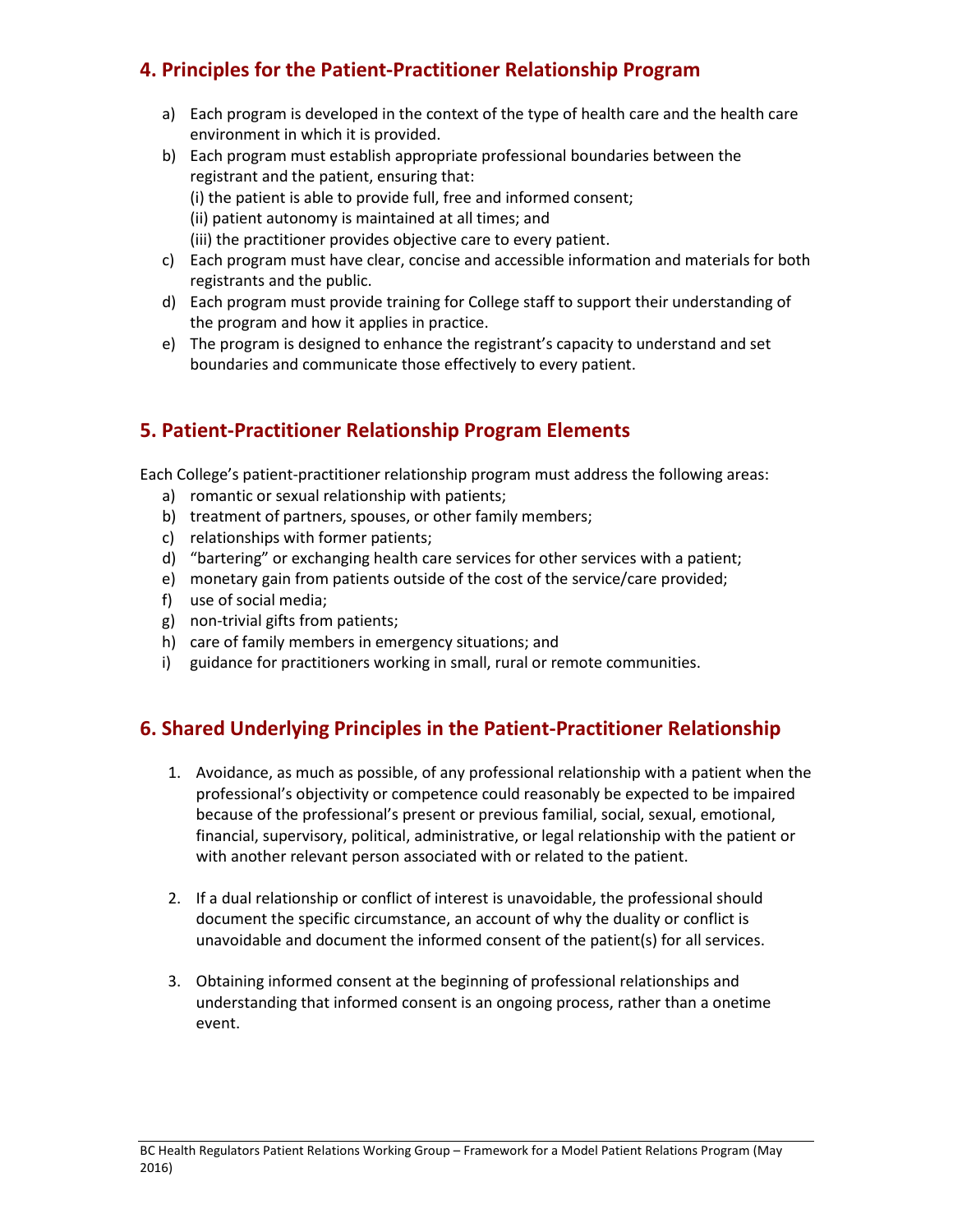# **7. What Constitutes Informed Consent**

The BC *Health Care (Consent) and Care Facility (Admission) Act* defines "*Informed Consent"* as follows**:**

**4** Every adult who is capable of giving or refusing consent to health care has

(a) the right to give consent or to refuse consent on any grounds, including moral or religious grounds, even if the refusal will result in death,

(b) the right to select a particular form of available health care on any grounds, including moral or religious grounds,

(c) the right to revoke consent,

(d) the right to expect that a decision to give, refuse or revoke consent will be respected, and

(e) the right to be involved to the greatest degree possible in all case planning and decision making.

**5** (1) A health care provider must not provide any health care to an adult without the adult's consent except under sections 11 to 15.

(2) A health care provider must not seek a decision about whether to give or refuse substitute consent to health care under section 11, 14 or 15 unless he or she has made every reasonable effort to obtain a decision from the adult.

**6** An adult consents to health care if

(a) the consent relates to the proposed health care,

(b) the consent is given voluntarily,

(c) the consent is not obtained by fraud or misrepresentation,

(d) the adult is capable of making a decision about whether to give or refuse consent to the proposed health care,

(e) the health care provider gives the adult the information a reasonable person would require to understand the proposed health care and to make a decision, including information about

- (i) the condition for which the health care is proposed,
- (ii) the nature of the proposed health care,

(iii) the risks and benefits of the proposed health care that a reasonable person would expect to be told about, and

(iv) alternative courses of health care, and

(f) the adult has an opportunity to ask questions and receive answers about the proposed health care.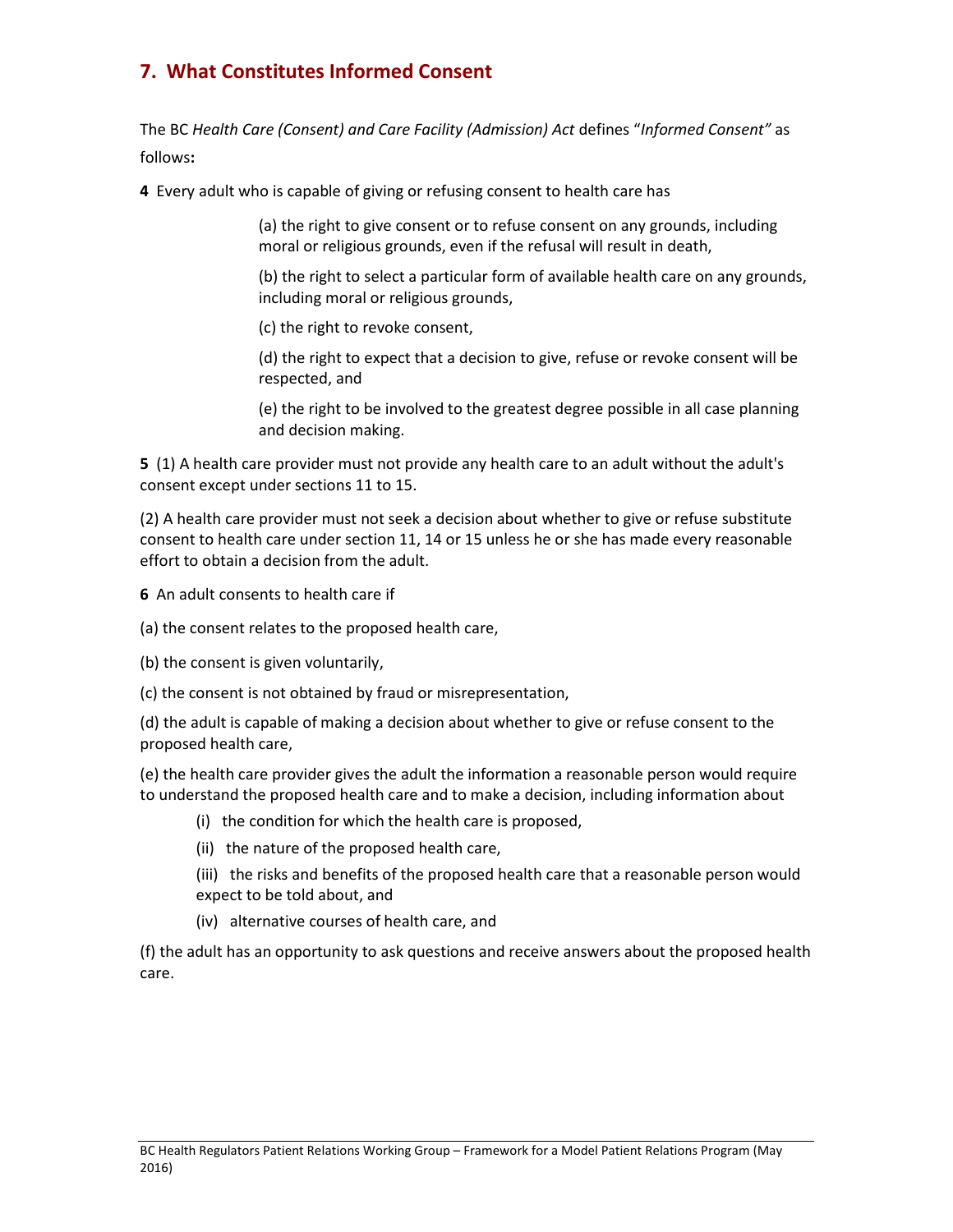### **Appendix 2 – HPA Provisions**

Duty and objects of a college

16 (1) It is the duty of a college at all times

(a) to serve and protect the public, and

(b) to exercise its powers and discharge its responsibilities under all enactments in the public interest.

(2) A college has the following objects:

(a) to superintend the practice of the profession;

(b) to govern its registrants according to this Act, the regulations and the bylaws of the college;

(c) to establish the conditions or requirements for registration of a person as a member of the college;

(d) to establish, monitor and enforce standards of practice to enhance the quality of practice and reduce incompetent, impaired or unethical practice amongst registrants;

(e) to establish and maintain a continuing competency program to promote high practice standards amongst registrants;

(f) to establish, for a college designated under section 12 (2) (h), a patient relations program to seek to prevent professional misconduct of a sexual nature;

(g) to establish, monitor and enforce standards of professional ethics amongst registrants;

(h) to require registrants to provide to an individual access to the individual's health care records in appropriate circumstances;

(i) to inform individuals of their rights under this Act and the Freedom of Information and Protection of Privacy Act;

(i.1) to establish and employ registration, inquiry and discipline procedures that are transparent, objective, impartial and fair;

(j) to administer the affairs of the college and perform its duties and exercise its powers under this Act or other enactments;

(k) in the course of performing its duties and exercising its powers under this Act or other enactments, to promote and enhance the following:

(i) collaborative relations with other colleges established under this Act, regional health boards designated under the Health Authorities Act and other entities in the Provincial health system, post-secondary education institutions and the government;

(ii) interprofessional collaborative practice between its registrants and persons practising another health profession;

(iii) the ability of its registrants to respond and adapt to changes in practice environments, advances in technology and other emerging issues.